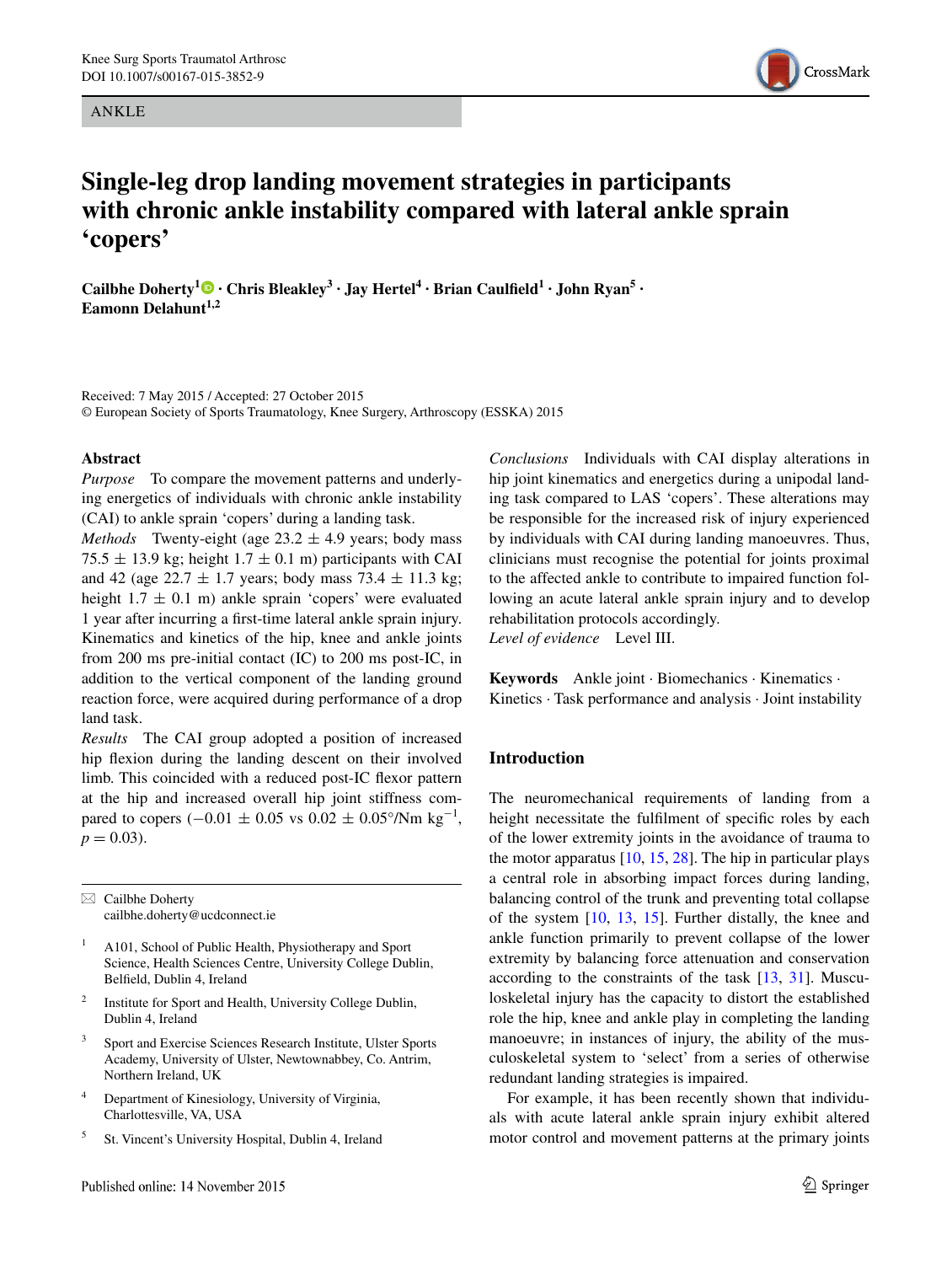of the lower extremity [[12\]](#page-10-5), and that some of these alterations persist 6 months later [\[13](#page-10-3)]. This is of pertinence, as the capability to effectively execute landing manoeuvres is considered to at least partly predicate recovery at the 1-year time-point following lateral ankle sprain injury [\[23](#page-10-6)]. Therefore, because of the significant capacity for a lateral ankle sprain to degrade into a range of debilitating insufficiencies characterised by injury recurrence and symptom sequelae (collectively known as chronic ankle instability) [[19,](#page-10-7) [21,](#page-10-8) [22](#page-10-9)], evaluating populations with a history of lateral ankle sprain injury is essential in advancing our understanding of the pathology and would allow for the development of a rationale for rehabilitative intervention.

Thus, for the current investigation, kinematic and kinetic measures were combined to quantify the neuromuscular control of a group of participants tested 1 year after incurring a first-time lateral ankle sprain injury. This lateral ankle sprain cohort was divided on the basis of their injuryassociated self-reported disability and functional capacity into chronic ankle instability participants (who suffer symptom recurrence) and lateral ankle sprain 'copers' (who report no symptom recurrence). To the authors' knowledge, no laboratory analysis of chronic ankle instability and lateral ankle sprain 'coper' participants performing a unipodal landing task is currently available, wherein the time since injury is homogenous between and within each group. Based on the established movement patterns of participants with a 2-week  $[12]$  $[12]$  and 6-month  $[13]$  $[13]$  history of lateral ankle sprain injury during a unipodal landing task, we hypothesised that individuals with chronic ankle instability would exhibit increased reliance on their hip joint during landing, as evidenced by an increase in hip joint flexion and a reduction in its flexor moment pattern.

### **Materials and methods**

Participants included in the current study were recruited at convenience as part of a longitudinal analysis; published data for cohorts of these participants completing the same protocol utilised in the current study within 2 weeks [[12\]](#page-10-5) and 6 months [\[13](#page-10-3)] of their injury are already available and detail measures of injury severity.

This study will involve exploratory analysis to compare different measures to assess performance of a DL after LAS. Therefore, no formal sample size calculation was performed, although we aimed to recruit a sufficient number of patients to allow meaningful data analysis.

As part of the longitudinal analysis, seventy-one participants were recruited from a university-affiliated hospital emergency department within 2 weeks of sustaining a first-time acute lateral ankle sprain injury. These participants attended the research laboratory 12 months following recruitment to complete the protocol detailed in this report. The following exclusion criteria were applicable for all participants at the time of recruitment: (1) no previous history of ankle sprain injury (excluding the initial acute episode); (2) no other severe lower extremity injury in the last 6 months; (3) no history of ankle fracture; (4) no previous history of major lower limb surgery; and (5) no history of neurological disease, vestibular or visual disturbance or any other pathology that would impair their motor performance [\[11](#page-10-10)].

Participants were labelled as having chronic ankle instability or as lateral ankle sprain 'copers' according to recent recommendations [\[19](#page-10-7), [21](#page-10-8), [22](#page-10-9)]. Specifically, self-reported ankle instability was evaluated with the Cumberland ankle instability tool (CAIT) [[24\]](#page-10-11), wherein individuals with a score of  $\leq$ 24 were labelled as having chronic ankle instability, while lateral ankle sprain 'copers' were labelled as such if they scored  $\geq$  24. Furthermore, the activities of daily living and sports subscales of the Foot and Ankle Ability Measure (FAAMadl and FAAMsport) were used to assess self-reported ankle and foot functional ability [[7\]](#page-10-12).

According to these scoring criteria, twenty-eight individuals were designated as having chronic ankle instability, and forty-two as lateral ankle sprain 'copers'; one lateral ankle sprain 'coper' participant was excluded because he did not return to pre-injury levels of activity participation [\[30](#page-10-13)]. Participant characteristics and questionnaire scores are presented for these seventy individuals in Table [1](#page-2-0). Participants provided written informed consent, and the study was approved by the Human Research Ethics Committee of University College Dublin (LS-11-115). Whether lateral ankle sprain 'copers' or chronic ankle instability participants sought additional formal medical health services for rehabilitation or counsel of their injury was recorded ('yes' or 'no') on arrival to the testing site but not controlled as part of the current experimental protocol.

# **Protocol**

Collection methods for this study have been previously documented [\[12](#page-10-5), [13\]](#page-10-3). Briefly, the CAIT and subscales of the FAAM were completed by all participants on arrival to the biomechanics laboratory. Then, each participant was instrumented with the Codamotion bilateral lower limb gait set-up (Charnwood Dynamics Ltd, Leicestershire, UK) and asked to perform a number of practice trials of a single-leg drop land (DL) task on both their injured and non-injured limbs from a 0.4-m platform (Fig. [1](#page-3-0)). Following a short rest period, participants then completed three 'test trials' during which data were acquired. Kinematic data acquisition during the DL task was made at 200 Hz using 3 Codamotion cx1 units and kinetic data at 1000 Hz using 2 fully integrated AMTI (Watertown, MA) walkway embedded force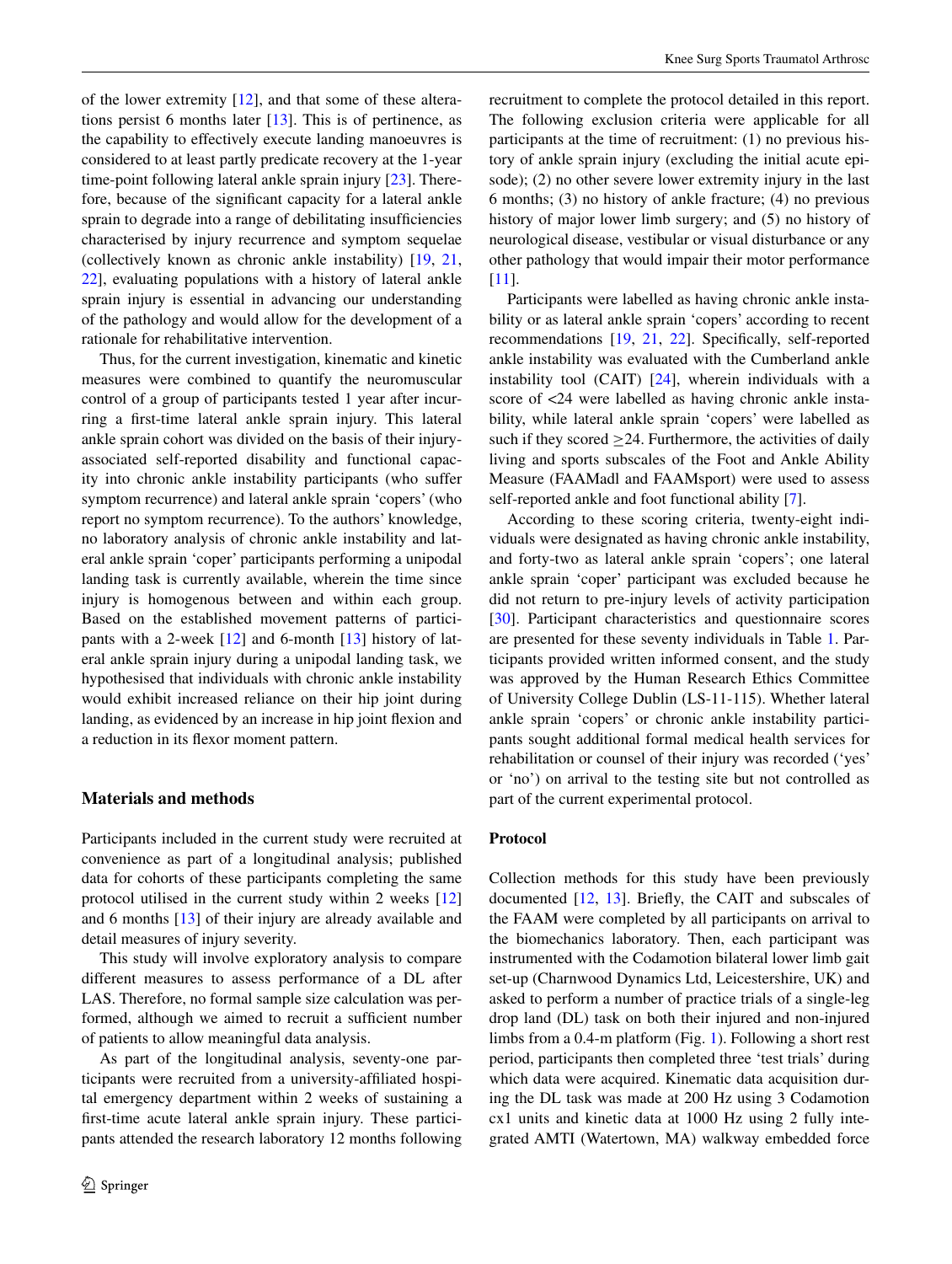|                                                                              |        | Anthropometrics: |             |                |                                                                                                                                                                                               |            |                               | <b>Duestionnaires</b> |                                                        |             |                |                |
|------------------------------------------------------------------------------|--------|------------------|-------------|----------------|-----------------------------------------------------------------------------------------------------------------------------------------------------------------------------------------------|------------|-------------------------------|-----------------------|--------------------------------------------------------|-------------|----------------|----------------|
|                                                                              | Gender |                  | Age (years) |                | Body mass (kg)                                                                                                                                                                                | Height (m) |                               | CAIT <sub>(30)</sub>  |                                                        | FAAMadl (%) |                | FAAMsport (%)  |
|                                                                              |        | Males Females    |             | Mean $95\%$ CI | Mean $95\%$ CI                                                                                                                                                                                |            | Mean $95\%$ CI Mean $95\%$ CI |                       |                                                        |             | Mean $95\%$ CI | Mean $95\%$ CI |
| Z                                                                            | 28 17  |                  | 23.2        |                | 21.6-24.8 75.5 76.5 7.7-1.8 17-1.8 22.3 20.0-23.6 95.7 93.6 95.5 7.1-9.1.8 2.6-97.8                                                                                                           |            |                               |                       |                                                        |             |                |                |
| LAS 'coper' $42$ 26                                                          |        |                  | 22.7        |                | $21.4-24.1$ $73.4$ $69.7-77.2$ $1.7$                                                                                                                                                          |            |                               |                       | $1.7-1.8$ $27.9$ $27.2-28.5$ $98.0$ $96.9-99.2$ $90.6$ |             |                | 85.6-95.5      |
| sport subscale of the Foot and Ankle Ability Measure, CI confidence interval |        |                  |             |                | CAI chronic ankle instability, LAS lateral ankle sprain, CAIT Cumberland ankle instability tool, FAAMadl activities of daily living subscale of the Foot and Ankle Ability Measure, FAAMsport |            |                               |                       |                                                        |             |                |                |

<span id="page-2-0"></span>**Table 1**

Anthropomatrice

Participant anthropometrics, self-reported disability and function questionnaire scores (mean and 95 % CIs) for the involved limb of CAI and coper groups

plates. The Codamotion cx1 units and the force plates were time-synchronised. Kinematic and kinetic data for the three DL trials were analysed using the Codamotion software. The time window from 200 ms pre-initial contact (IC) to 200 ms post-IC for a single DL trial was evaluated. The vertical component of GRF (force plate registered vertical GRF greater than 10 N) was used to identify IC. GRF data were passed through a third-order Butterworth low-pass digital filter with a 20-Hz cut-off frequency [\[32](#page-10-14)].

# **Data management**

All kinematic and kinetic data were acquired for each limb of all participants and averaged across the three completed trials for each limb. Separate group mean profiles for each limb and outcome were then calculated.

Time-averaged 3-dimensional angular displacement pro files for the hip, knee and ankle joints were calculated in the time window of interest. Total flexion displacements for the hip, knee and ankle were also calculated as the differ ence between the joint angle at IC and the peak joint angle.

Time-averaged sagittal plane hip, knee and ankle moments from the kinematic and force plate data were calculated from 200 ms pre-IC to 200 ms post-IC using an inverse dynamics procedure.

Sagittal plane hip, knee, and ankle joint stiffnesses were calculated as the change in normalised net internal moment (Nm) divided by the angular change (degrees) from IC to peak flexion excursion (Nm  $kg^{-1}$  degrees<sup>-1</sup>) in the time window of interest [[16,](#page-10-15) [29\]](#page-10-16).

Finally, absolute peak magnitude of the vertical compo nent of the GRF within the first 200 ms post-IC was calcu lated. Prior to data analysis, all values of force were nor malised with respect to each subject's body mass (BM).

#### **Statistical analyses**

For both the chronic ankle instability and lateral ankle sprain 'coper' groups, the limb to which the lateral ankle sprain was sustained at the time of recruitment was labelled as 'involved' and the non-injured limb as 'uninvolved'.

Between-group differences in involved and uninvolved limb angular displacement a net internal moment profiles for the hip, knee and ankle joints were tested for statistical significance using independent samples *t* tests for each data point. The significance level for these analyses was set a priori at  $p < 0.05$ .

Independent samples, two-sided *t* tests were under taken for each limb to test for significant differences in sagittal plane hip, knee and ankle joint torsional stiffness in the time interval from 0 to 200 ms post-IC and differ ences in the magnitude of the peak vertical GRF in the time interval from 0 to 200 ms post-IC during the DL task.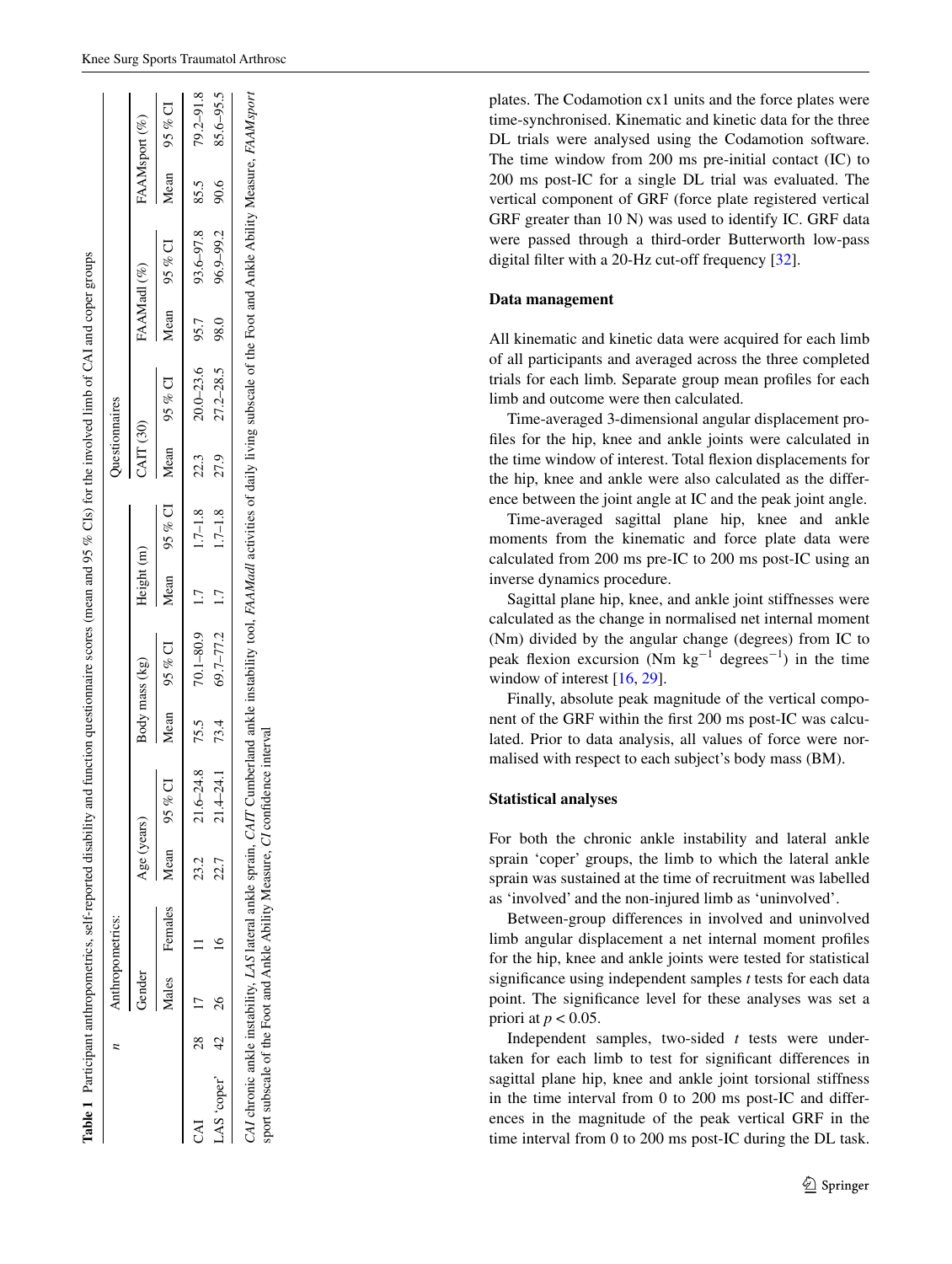<span id="page-3-0"></span>**Fig. 1** Laboratory set-up of the drop land task with full bilateral lower limb Codamotion set-up



The significance level for this analysis was set a priori at  $p < 0.03$  (2  $\times$  limb).

All statistical analyses were performed with IBM SPSS Statistics 20 (IBM Ireland Ltd, Dublin, Ireland).

### **Results**

Forty-two participants (60 %) of the lateral ankle sprain cohort in the current study sought additional medical services and/or counsel for their injury, while 40 % (28 participants) did not.

A Chi-square test for independence indicated no significant association between rehabilitation and outcome,  $\chi^2$  (1,  $n = 80$ ) = 1.21,  $p = 0.27$ , phi = 0.17.

Time-averaged 3-dimensional kinematic and kinetic profiles revealed that the CAI group displayed altered movement and joint moment patterns in the sagittal plane for the hip (kinematic: involved limb only; joint moments: bilateral). Kinematic profiles for the hip are detailed in Fig. [2.](#page-4-0) Sagittal plane kinetic profiles for the hip, knee and ankle are presented in Fig. [3](#page-5-0).

There was no significant difference in sagittal plane joint stiffnesses on either limb at the a priori alpha in the time period from IC to 200 ms post-IC (Table [2\)](#page-6-0). Stiffness values for the involved and uninvolved limbs are depicted in Figs. [4](#page-7-0) and [5](#page-8-0) for chronic ankle instability and lateral ankle sprain 'coper' participants, respectively (Figs. [6](#page-9-0), [7](#page-9-1)).

There were no between-group differences in the magnitude of the peak vertical GRF in the 0–200 ms post-IC time interval for either the involved or uninvolved limbs (Table [3\)](#page-9-2).

# **Discussion**

The most important finding of the present study was that individuals with chronic ankle instability exhibited significantly greater preparatory (pre-IC) hip joint flexion, a reduced flexor moment following IC and an associated increase in hip joint stiffness during the landing task. This was in agreement with the experimental hypotheses. These characteristics have been demonstrated in this group as a whole over the course of the recovery process when they previously completed this task and reported significantly reduced function and greater disability compared to a noninjured control group, 2 weeks [\[12](#page-10-5)] and 6 months [[13\]](#page-10-3) following the initial lateral ankle sprain injury. Therefore, it is plausible that full recovery and a subsidence of these patterns are corollaries of one another.

Previous research comparing individuals with chronic ankle instability to non-injured controls has elucidated that the chronically impaired cohorts display increased ankle joint inversion [[9\]](#page-10-17) and changes in sagittal plane knee joint motion [\[8](#page-10-18), [20](#page-10-19)]. The findings of the current study are in contradiction to this, as no differences were observed between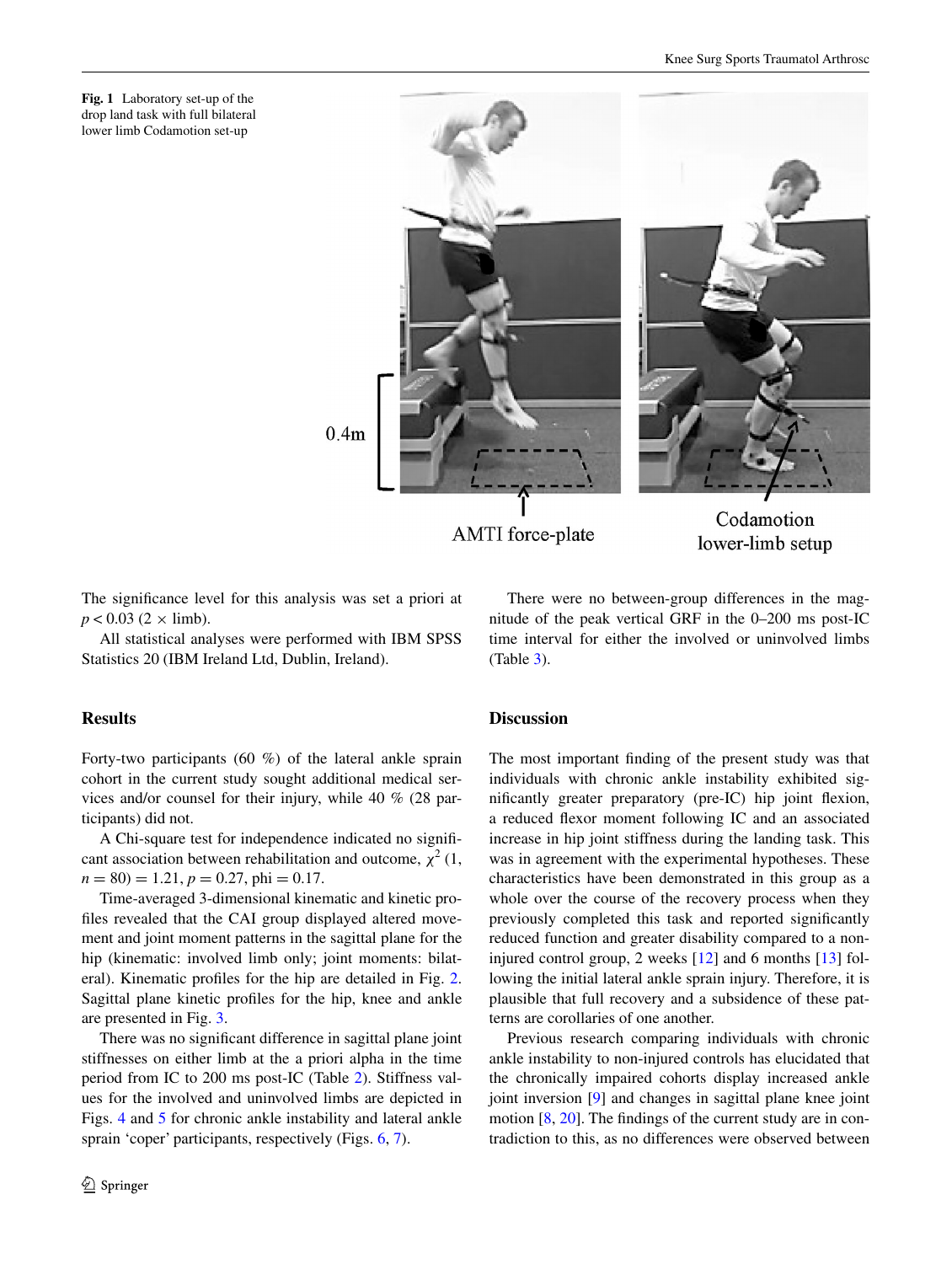

<span id="page-4-0"></span>**Fig. 2** Hip joint adduction–abduction, flexion–extension and internal–external rotation during performance of the drop land task from 200 ms pre-IC to 200 ms post-IC for the involved and uninvolved limbs of CAI and coper groups. Adduction, flexion and internal rota-

tion are positive; abduction, extension and external rotation are negative. Values are mean ± SEM. *Black line with arrow* IC, *Shaded area* area of statistical significance. *Abbreviations IC* initial contact, *CAI* chronic ankle instability

the chronic ankle instability and lateral ankle sprain 'coper' groups in ankle or knee joint angular displacement, energetics or the coinciding ground reaction forces associated with the landing. One previous study did compare discrete parameters of lower extremity joint movement between chronic ankle instability and lateral ankle sprain 'coper'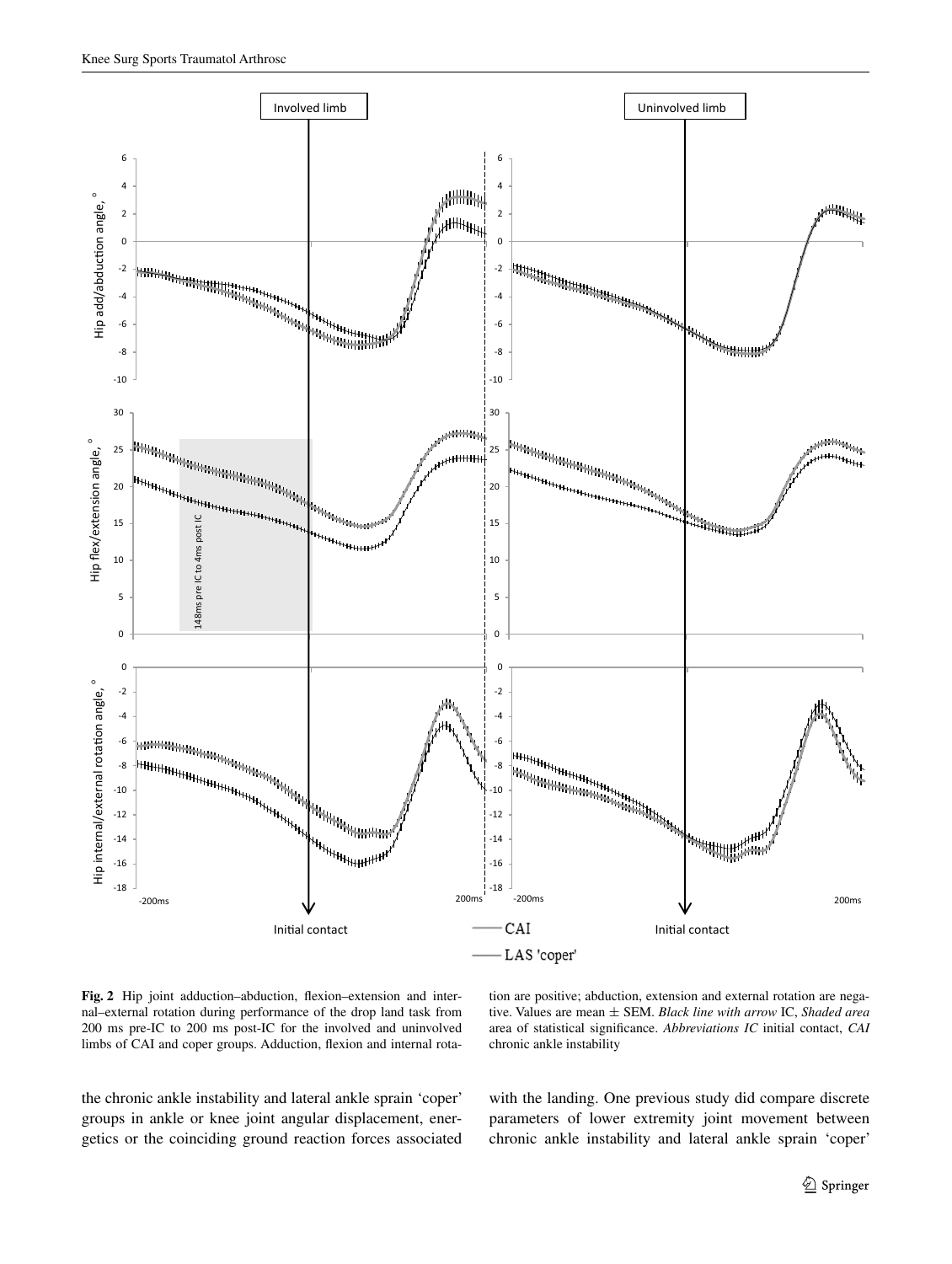

<span id="page-5-0"></span>**Fig. 3** Knee joint varus–valgus, flexion–extension and internal– external rotation during performance of the drop land task from ms pre-IC to 200 ms post-IC for the involved and uninvolved limbs of CAI and coper groups. Varus, flexion and internal rotation

are positive; valgus, extension and external rotation are negative. Values are mean ± SEM. *Black line with arrow* IC, *Shaded area* area of statistical significance. *Abbreviations IC* initial contact, *CAI* chronic ankle instability

participants during a similar task [[3\]](#page-10-20). This specific paper utilised two cohorts representative of the homogenous subsets of chronic ankle instability, both of which were included in a number of different investigations [\[4](#page-10-21), [5,](#page-10-22)

]: individuals with functional and mechanical instability of the ankle joint were compared to lateral ankle sprain 'copers' in addition to a healthy control group [\[3](#page-10-20)]. This was one of the first kinematic analyses to utilise lateral ankle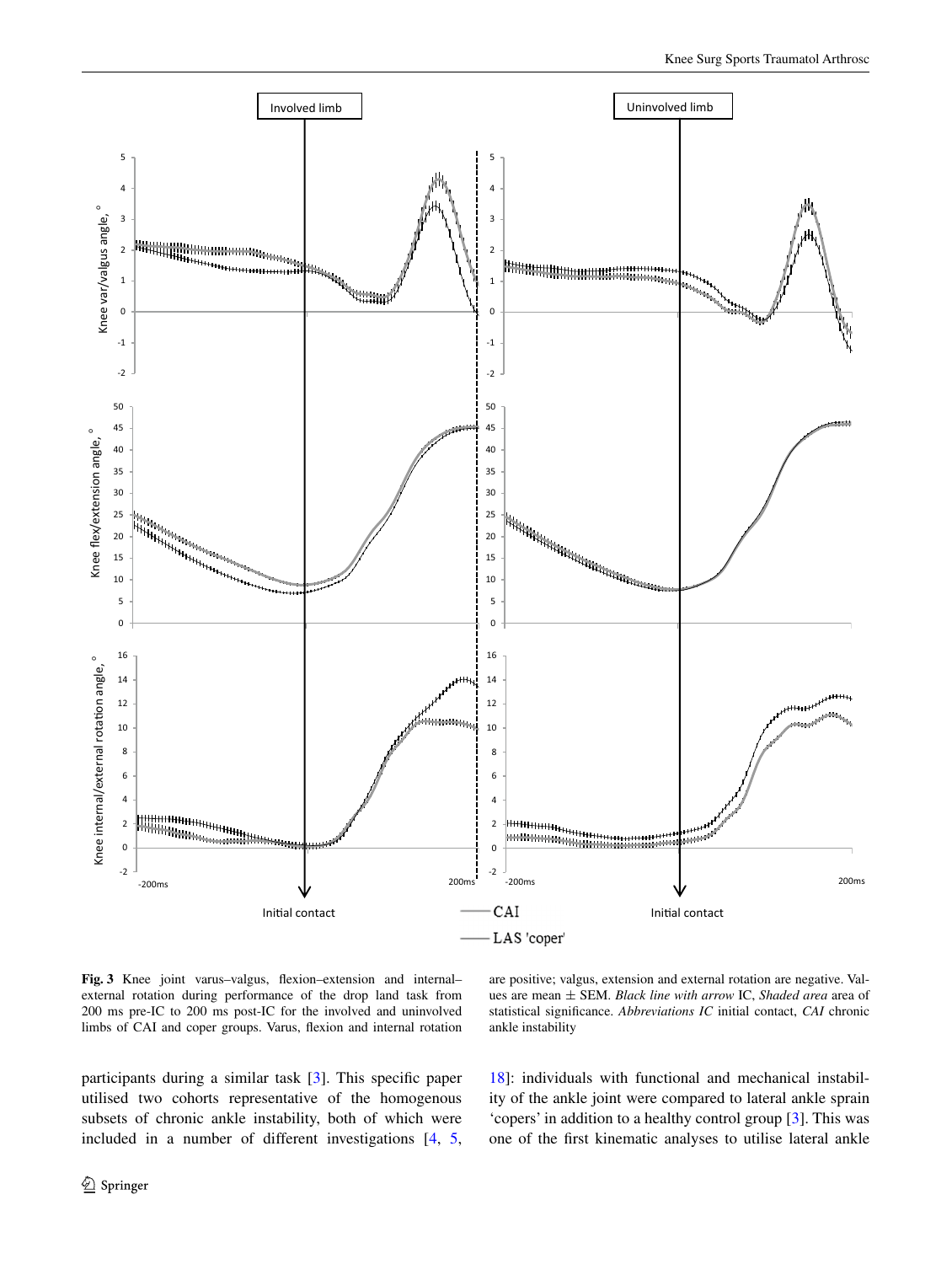| Limb              | <b>CAI</b>                             |      | LAS 'coper'                            | 95 % CI of the difference |           |                 |         |       |          |
|-------------------|----------------------------------------|------|----------------------------------------|---------------------------|-----------|-----------------|---------|-------|----------|
|                   | Mean $(^{\circ}/Nm$ kg <sup>-1</sup> ) | SD.  | Mean $(^{\circ}/Nm$ kg <sup>-1</sup> ) | <b>SD</b>                 | $p$ value | Mean difference | Lower   | Upper | $\eta^2$ |
| <i>Involved</i>   |                                        |      |                                        |                           |           |                 |         |       |          |
| Hip               | 0.01                                   | 0.05 | $-0.02$                                | 0.05                      | 0.03      | 0.03            | 0.00    | 0.06  | 0.08     |
| Knee              | 0.06                                   | 0.02 | 0.06                                   | 0.02                      | 0.39      | 0.00            | $-0.01$ | 0.01  | 0.01     |
| Ankle             | 0.04                                   | 0.01 | 0.04                                   | 0.01                      | 0.51      | 0.00            | 0.00    | 0.01  | 0.01     |
| <i>Uninvolved</i> |                                        |      |                                        |                           |           |                 |         |       |          |
| Hip               | 0.01                                   | 0.05 | $-0.01$                                | 0.08                      | 0.39      | 0.02            | $-0.02$ | 0.05  | 0.01     |
| Knee              | 0.06                                   | 0.02 | 0.06                                   | 0.02                      | 0.92      | 0.00            | $-0.01$ | 0.01  | 0.00     |
| Ankle             | 0.03                                   | 0.01 | 0.04                                   | 0.01                      | 0.21      | 0.00            | $-0.01$ | 0.00  | 0.04     |
|                   |                                        |      |                                        |                           |           |                 |         |       |          |

<span id="page-6-0"></span>**Table 2** Mean ± SD values, *p* values, mean difference, 95 % confidence interval (CI) of the difference (CI) and associated effect sizes for sagittal hip, knee and ankle torsional stiffnesses (Nm  $kg^{-1}$  degrees<sup>-1</sup>)

*CAI* chronic ankle instability, *LAS* lateral ankle sprain

sprain 'copers' as a comparison cohort for a chronic ankle instability group, elucidating that these individuals (lateral ankle sprain 'copers') display a greater degree of ankle joint plantar flexion at IC with a corresponding greater magnitude of total ankle sagittal plane angular displacement compared to their chronically impaired counterparts [\[3](#page-10-20), [18](#page-10-23)]. Once again, these findings are in conflict with those of the current study and may be explained by differences in the task (the landing height was 0.32 m in the aforementioned study [\[3](#page-10-20)]) and how the chronic ankle instability cohort was defined. Since the publication of this article [[3\]](#page-10-20), a consensus statement has been published detailing the required methodological processes for defining chronic ankle instability cohorts [[19,](#page-10-7) [21](#page-10-8), [22](#page-10-9)] The chronic ankle instability sample included in the current study was defined explicitly according to these guidelines, whereas in the study by Brown et al. [[3\]](#page-10-20) that we previously alluded to, the chronic ankle instability samples were likely representative of heterogenous subsets of CAI populations [\[18](#page-10-23)].

With regard to the current study, the alterations in hip kinematics and kinetics displayed by the chronic ankle instability group may be representative of a poor or 'noncoping' landing strategy. The mean hip moment-of-force profile for the chronic ankle instability group revealed a significant reduction in its flexor pattern (≃90 ms post-IC) followed by an increase in its extensor pattern ( $\simeq$ 140 ms post-IC) on the involved limb and an increase in the extensor pattern on the uninvolved limb ( $\simeq$ 140 ms post-IC). It is apparent on reflection of this pattern that the hip, more-so than the knee and ankle (which displayed relatively simple extensor and plantar flexor moments, respectively), plays a significant role in achieving an equilibrium between the combined goals of arresting the downward velocity of the body and preventing collapse of the lower extremity [\[10](#page-10-0), [13](#page-10-3), [15\]](#page-10-1). The coinciding increase in hip flexion on the involved limb descent lends weight to this hypothesis and can be considered part of a preparatory strategy utilised by chronic ankle instability participants for attenuating the resultant impact forces. Such preparatory strategies must commence in the airborne phase if they are to be successful in reducing the force levels associated with impact absorption following IC  $[26]$  $[26]$ . It is plausible then that the increase in hip flexion is one component of such a preparatory strategy for the chronic ankle instability group at reducing the risk of the impact. However, because of the high incidence of lateral ankle sprain injury in landing-based sports [\[14](#page-10-25)], the high rate of sprain recurrence in chronic ankle insta-bility populations [[1\]](#page-10-26) and thus the potential for a landing manoeuvre to be injurious for individuals with chronic ankle instability, these alterations in hip energetics and motion compared to the lateral ankle sprain 'coper' group must be considered fundamentally flawed, and potentially contributing to their injury paradigm. Furthermore, if these strategies were employed in the vein of reducing the landing-associated vertical ground reaction force, they were not successful based on the current findings, as there were no between-group differences in the peak value of the vertical ground reaction forces.

The joint stiffness parameter integrates the kinematic and kinetic data, giving an indication of the extent to which an applied force causes a change in the movement pattern displayed by the respective joint. Although the finding of increased hip joint stiffness was not statistically significant on the basis of the a priori *p* value for the chronic ankle instability group, that the confidence interval for the mean between-group difference did not cross zero with a medium effect size implies that this difference is potentially meaningful [\[25](#page-10-27)]. Therefore, and similar to the study at the 6-month time-point, the individuals characterised by greater self-reported disability displayed increased hip joint stiffness, seemingly resorting to their hip joint to arrest downward velocity of the falling body.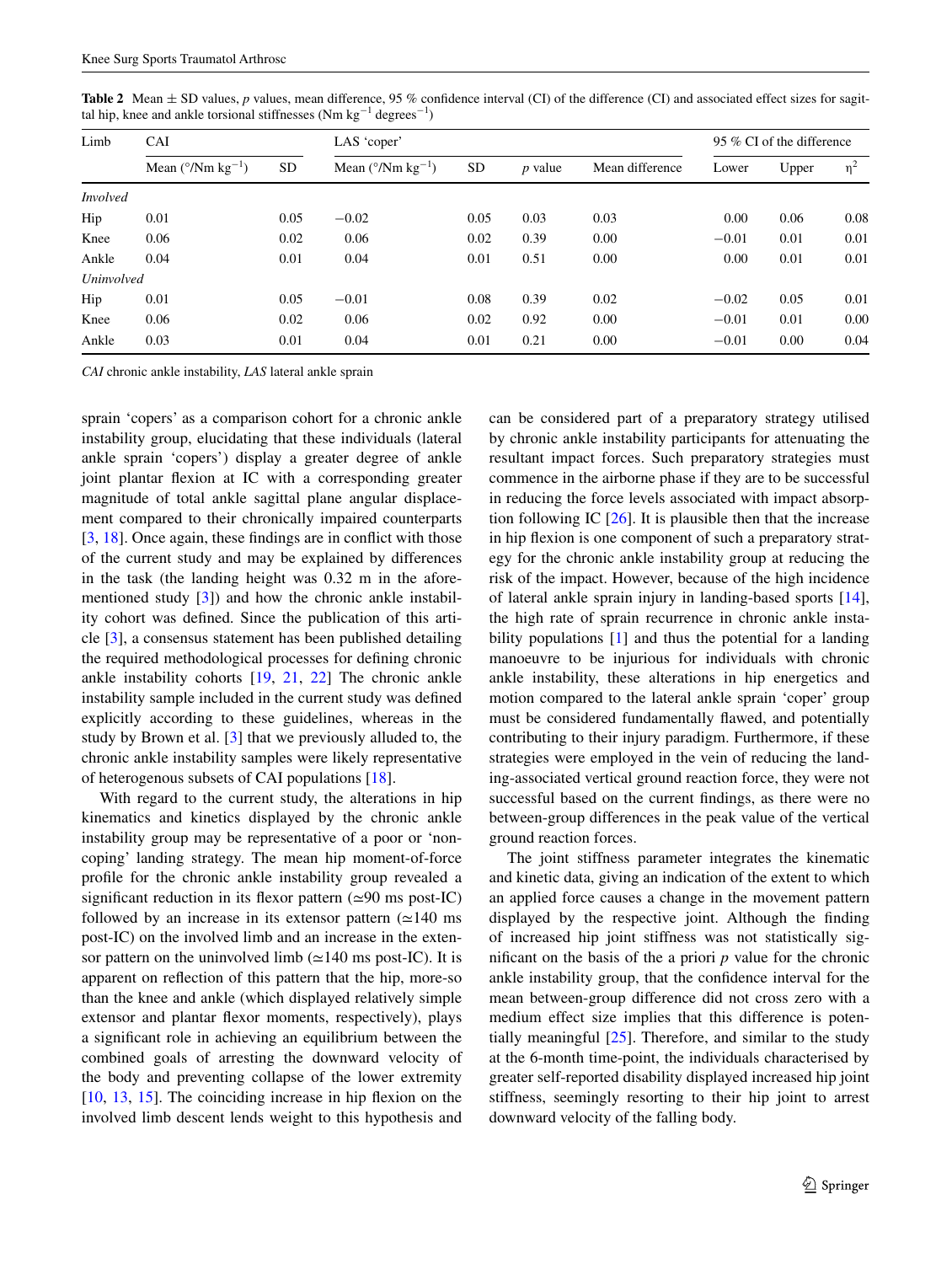

<span id="page-7-0"></span>**Fig. 4** Ankle joint inversion–eversion, dorsiflexion–plantar flexion and foot adduction–abduction during performance of the drop land task from 200 ms pre-IC to 200 ms post-IC for the involved and uninvolved limbs of CAI and coper groups. Inversion, dorsiflexion and

adduction are positive; eversion, plantar flexion and abduction are negative. Values are mean ± SEM. *Black line with arrow* IC, *Shaded area* area of statistical significance. *Abbreviations IC* initial contact, *CAI* chronic ankle instability

In light of the available evidence that the hip-based strategies exhibited by the current chronic ankle instability group are clearly not conducive to superior technique or performance during landing-based activities [\[2\]](#page-10-28), their reliance on these proximal alterations in joint motion and energetics in comparison with the lateral ankle sprain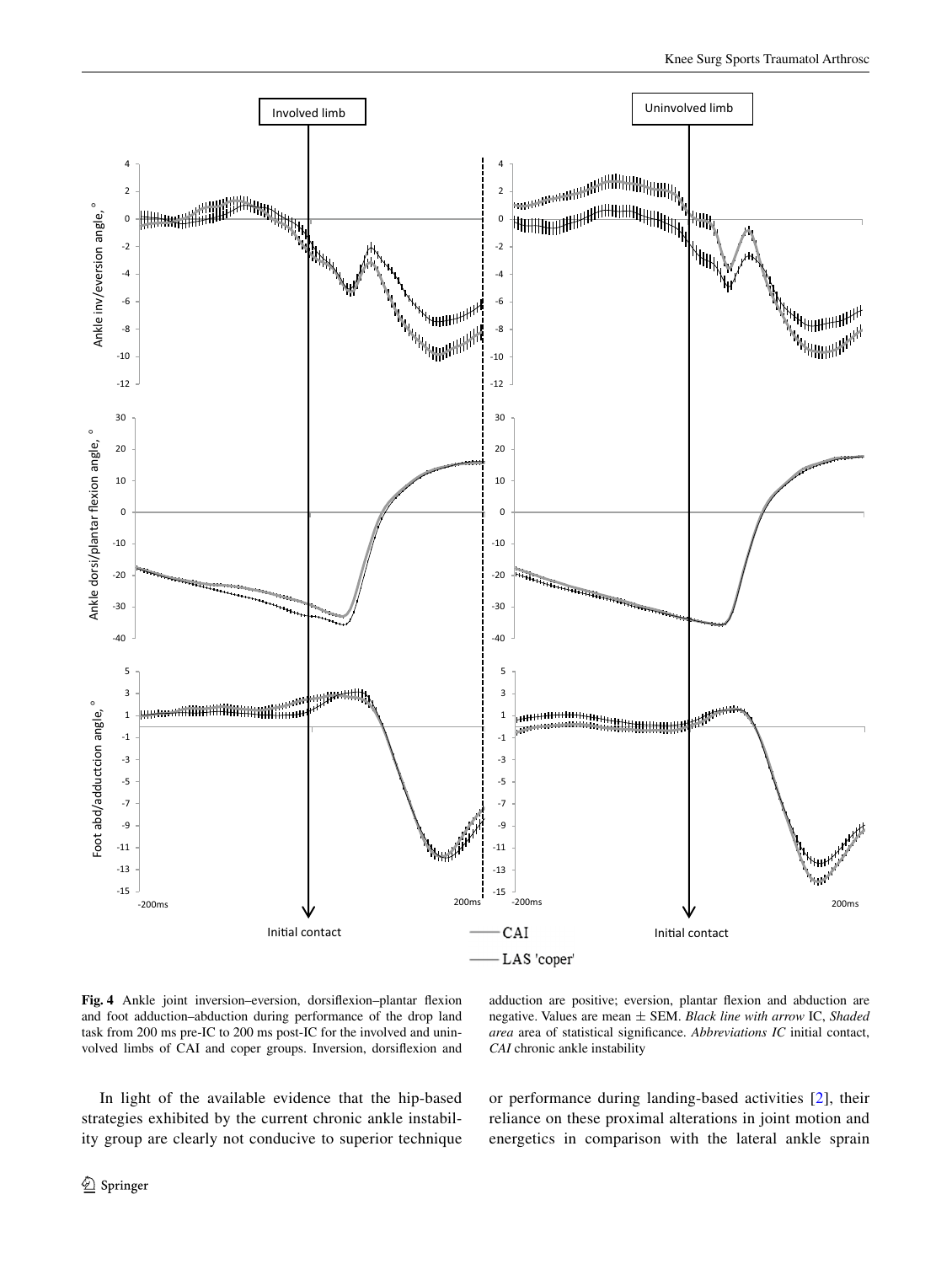

<span id="page-8-0"></span>**Fig. 5** Sagittal plane joint moment-of-force profiles for the hip, knee and ankle during performance of the drop land task from 200 ms pre-IC to 200 ms post-IC for the involved limb of CAI and coper groups. Extension and plantar flexion moments are positive; flexion and dor-

siflexion moments are negative. Values are mean ± SEM. *Black line with arrow* initial contact. *Shaded area* area of statistical significance. *Abbreviations Mh* hip moment, *Mk* knee moment, *Ma* ankle moment, *IC* initial contact, *CAI* chronic ankle instability

'coper' group may be a particularly meaningful finding. Hip joint stability and the strength or activation of its supporting musculature could be central to the coping or non-coping mechanisms of lateral ankle sprain 'coper' and chronic ankle instability participants, respectively, by directly affecting global movement mechanics and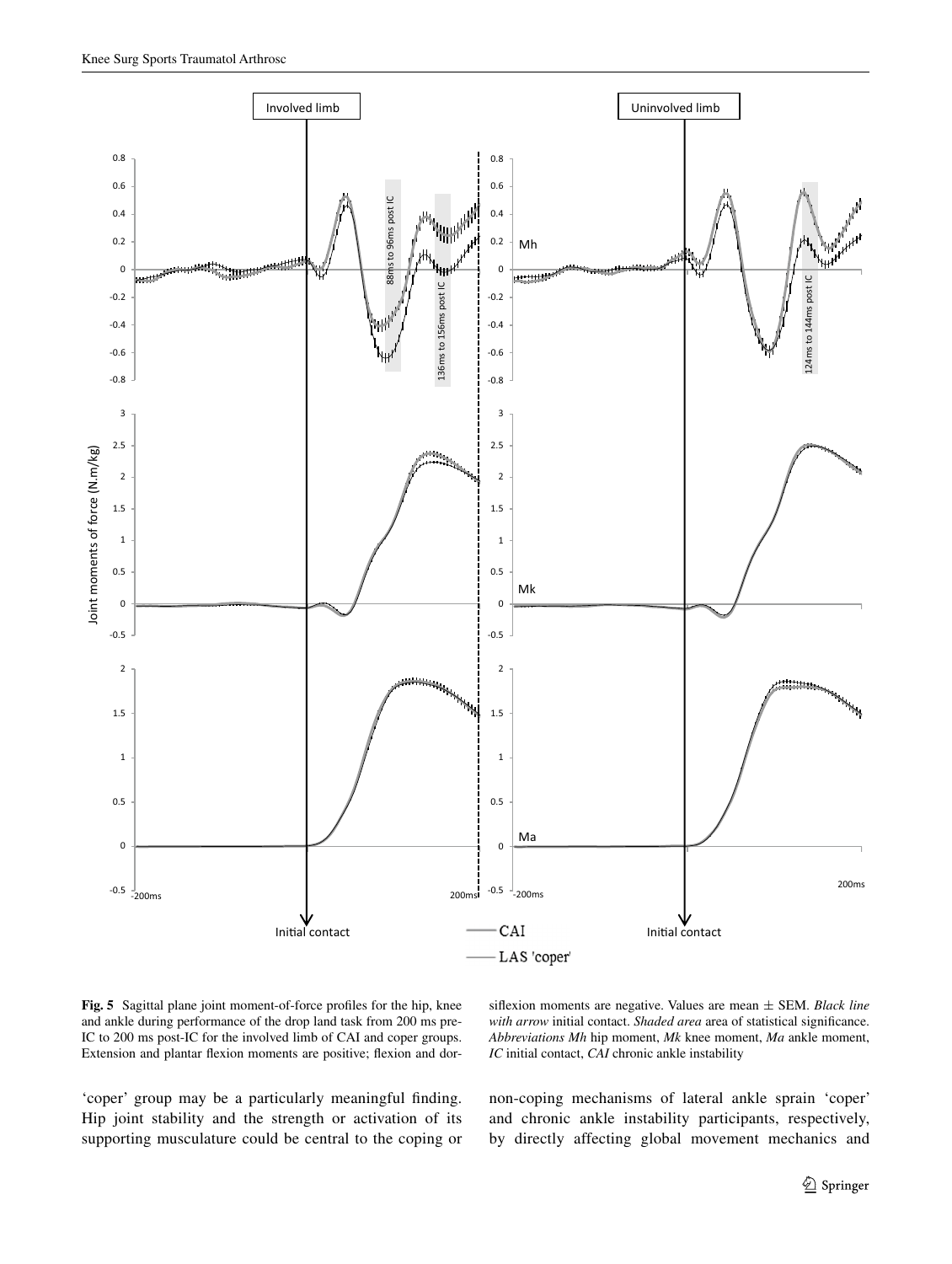

<span id="page-9-0"></span>**Fig. 6** CAI and coper relative joint stiffness on the involved limb during the drop land task. *Positive values* indicate extensor dominance (greater stiffness); *negative values* indicate flexor dominance (greater flexibility). Abbreviations CAI chronic ankle instability. <sup>a</sup>Indicates statistically significant difference from CAI participants



<span id="page-9-1"></span>**Fig. 7** CAI and coper relative joint stiffness on the uninvolved limb during the drop land task. *Positive values* indicate extensor dominance (greater stiffness); *negative values* indicate flexor dominance (greater flexibility). *Abbreviations CAI* chronic ankle instability

foot positioning during landing [\[17](#page-10-29)]. In agreement with this, it has previously been shown that individuals with chronic ankle instability exhibit altered hip muscle activation onsets and patterns [\[6](#page-10-30)], with reduced strength of the hip abductors on their involved limb also evident [[17](#page-10-29)]. Therefore, landing in a position of increased hip flexion could not only have implications for joint energetics and stiffness in the sagittal plane, but may also impair the capacity of the hip abductors in controlling for excessive or incorrect pelvic motion [\[27\]](#page-10-31) by reducing the mechanical advantage of this muscle. Impairment in pelvic motion control may then initiate a cascade of events down the kinetic chain; on landing, the hip is forced into a conflict between controlling motion of the head arms and trunk, attenuating impact forces and preventing collapse of the lower extremity. Should weakness or its preparatory position reduce its ability to tackle these issues, an injury event may manifest. This should be of pertinence to clinicians: it is likely that successful rehabilitation following acute lateral ankle sprain is at least partially dependent on the re-development of motor control strategies for landing. Therefore, bilaterally completed landing exercises would have potential value in a rehabilitation programme following acute lateral ankle sprain, although the current study cannot confirm this.

Herein lays one of the primary limitations of this study, as it is unknown whether the observed movement patterns, which have been consistent with analyses completed earlier in the injury process [[12,](#page-10-5) [13\]](#page-10-3), preceded or occurred as a result of the initial lateral ankle sprain. Furthermore, the recovery of this cohort cannot be considered 'natural' as 60 % of participants included in this analysis sought additional medical counsel for the treatment of their injury. While no obvious 'clusters' emerged during data analysis on this basis and as there was no association to outcome (chronic ankle instability/lateral ankle sprain coper) for this, it is likely that undocumented treatment decisions undermine the generalisability of these results as a potential source of bias.

# **Conclusion**

These findings lend to the hypothesis that participants with chronic ankle instability exhibit altered movement strategies during a landing task compared with ankle sprain 'copers'. These strategies manifest primarily at the hip joint, wherein alterations seem to persist from the acute stage of injury into chronicity.

<span id="page-9-2"></span>**Table 3** Statistical output of peak post-IC vGRF analysis for CAI and coper participants on their involved and uninvolved limbs during the DL task with associated effect sizes

| Limb           | <b>CAI</b> | LAS 'coper'                                 |                 | p value Mean difference 95 % CI of $n^2$ |                     |  |     |
|----------------|------------|---------------------------------------------|-----------------|------------------------------------------|---------------------|--|-----|
|                |            | Mean $(\times$ BW) SD Mean $(\times$ BW) SD |                 |                                          | the differ-<br>ence |  |     |
| Involved       | 2.5        | $0.2 \quad 2.5$                             | $0.2 \quad 0.8$ | 0.0                                      | $-0.1$ 0.1 0.0      |  |     |
| Uninvolved 2.4 |            | $0.2 \quad 2.5$                             | $0.2 \quad 0.5$ | $-0.0$                                   | $-0.1$ 0.1          |  | 0.0 |

*CAI* chronic ankle instability, *LAS* lateral ankle sprain, *BW* bodyweight, *IC* initial contact, *vGRF* vertical ground reaction force